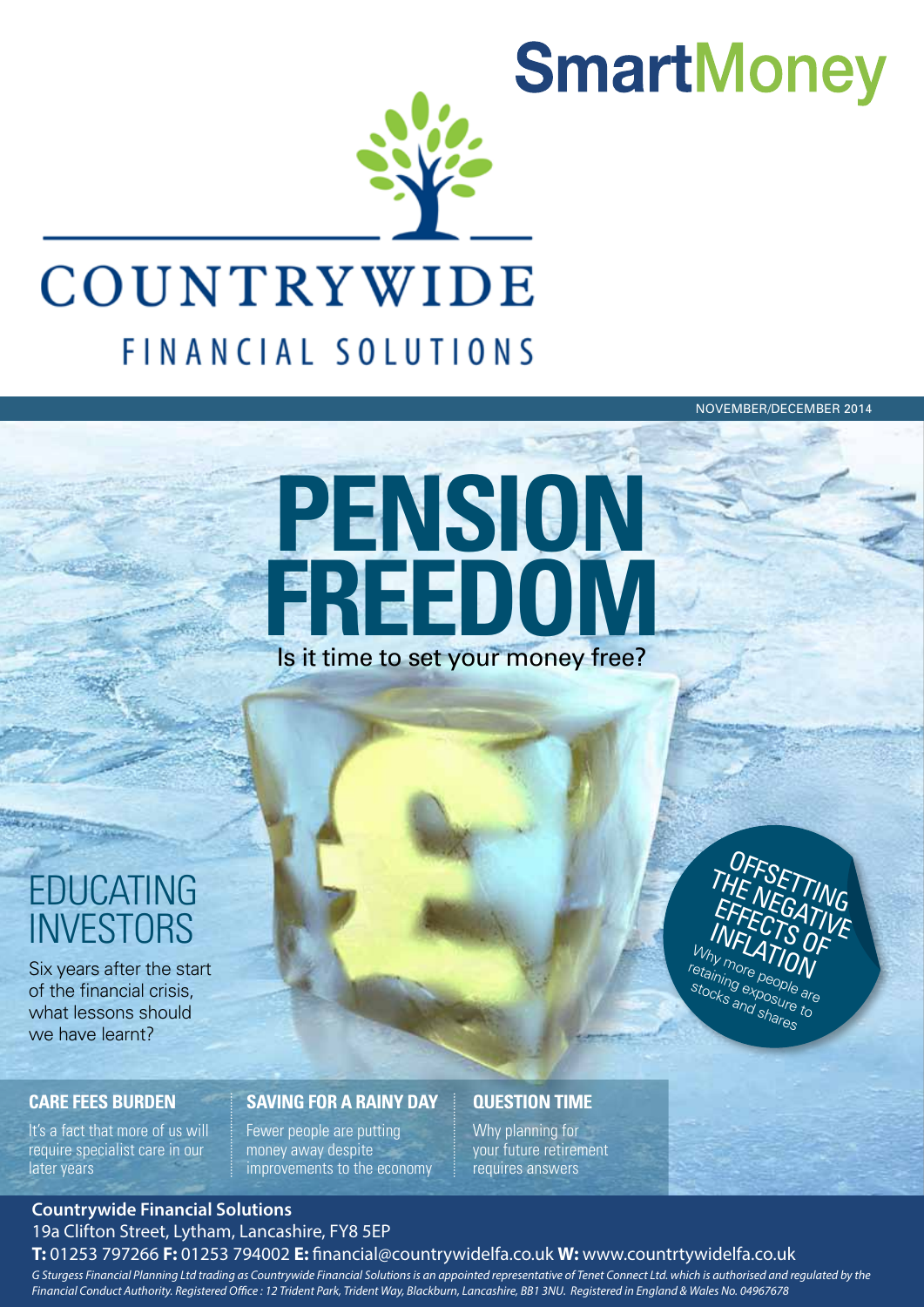## **INSIDE this issue**

As we approach the end of 2014, the news is awash with stories about pension reform, pension freedom, inflation and funding longterm care. It can be very confusing with the number of conflicting viewpoints given, so in this issue we aim to bring some clarity to them.

In Budget 2014, Chancellor George Osborne promised greater pension freedom from April next year. On page 10 we look at the reforms that will allow people to access as much or as little of their defined contribution pension as they want and pass on their hard-earned pensions to their families tax-free.

Mr Osborne has also brought forward the expected announcement on the tax charge that applies to certain individuals' pensions on their death. The new rules will simplify the existing regime and come into force from April 2015, abolishing the 55% tax. Read the full article on page 05.

Significant changes to existing intestacy rules came into force on 1 October 2014 in England and Wales. On page 04, we consider the far-reaching consequences for you and your loved ones, and how this should make things simpler and clearer.

Today, the cost of care is a major concern for many people, with the average level of pension savings unlikely to be enough to cover any long-term care requirements in addition to providing a retirement income. So why is care fee planning catching so many people off guard? Find out on page 06.

Also inside this issue, six years after the start of the financial crisis, we ask on page 08 what lessons should we have learnt from this seismic event?

A full list of the articles featured in this issue appears opposite.

# CONTENTS



**03. Saving for a rainy day** Fewer people are putting money away despite improvements to the economy

#### **04. New intestacy rules aim to make things simpler and clearer**

Why the consequences could be far-reaching for you and your loved ones

#### **05. Pension tax charge abolished sooner rather than later**

New rules will simplify the existing regime from April 2015

#### **06. Care fees burden**

It's a fact that more of us will require specialist care in our later years

#### **07. Offsetting the negative effects of inflation**

Why more people are retaining exposure to stocks and shares





#### **08. Educating investors**  Six years after the start of the

financial crisis, what lessons should we have learnt?

#### **10. Pension freedom**

The most radical reforms this century

#### **11. State Pension changes on the horizon**

Over half of the UK population are unaware of government plans

**12. Question time** Why planning for your future retirement requires answers

INFORMATION IS BASED ON OUR CURRENT UNDERSTANDING OF TAXATION LEGISLATION AND REGULATIONS. ANY LEVELS AND BASES OF, AND RELIEFS FROM, TAXATION ARE SUBJECT TO CHANGE.

THE VALUE OF INVESTMENTS AND INCOME FROM THEM MAY GO DOWN. YOU MAY NOT GET BACK THE ORIGINAL AMOUNT INVESTED.

PAST PERFORMANCE IS NOT A RELIABLE INDICATOR OF FUTURE PERFORMANCE.

The content of the articles featured in this publication is for your general information and use only and is not intended to address your particular requirements. Articles should not be relied upon in their entirety and shall not be deemed to be, or constitute, advice. Although endeavours have been made to provide accurate and timely information, there can be no guarantee that such information is accurate as of the date it is received or that it will continue to be accurate in the future. No individual or company should act upon such information without receiving appropriate professional advice after a thorough examination of their particular situation. We cannot accept responsibility for any loss as a result of acts or omissions taken in respect of any articles. Thresholds, percentage rates and tax legislation may change in subsequent Finance Acts. Levels and bases of, and reliefs from, taxation are subject to change and their value depends on the individual circumstances of the investor. The value of your investments can go down as well as up and you may get back less than you invested. Past performance is not a reliable indicator of future results.

**ISSUE:** NOVENDECCENT SOLO NOVEMBER/DECEMBER 2014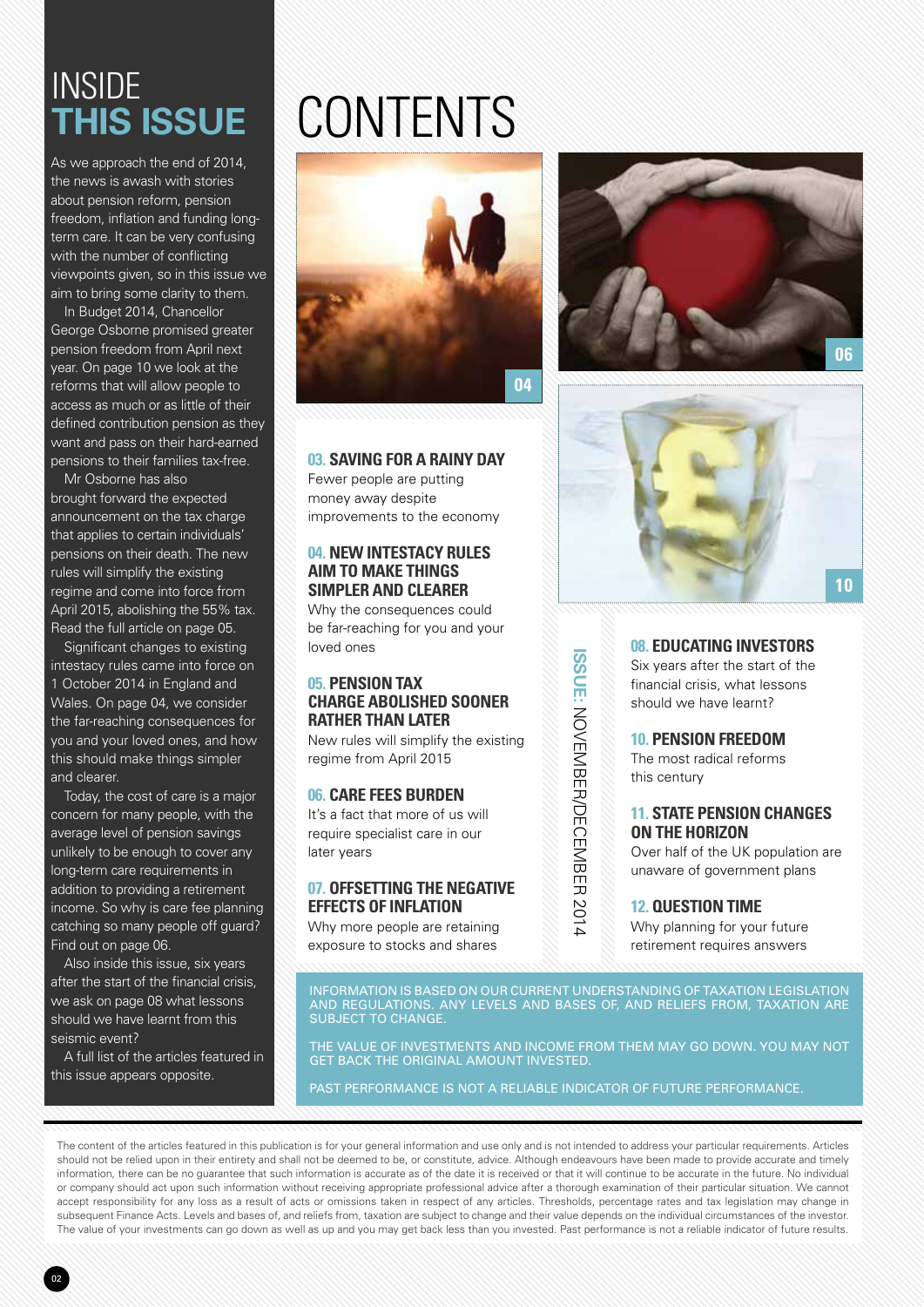

#### Fewer people are putting money away despite improvements to the economy

T **HE GAP BETWEEN the** fortunes of savers and non-savers continues to widen, and research supports these findings<sup>[1]</sup>. 'Habitual savers' continue to put away more for a rainy day, but the total number of people saving has fallen, and, despite improvements to the economy, one in five people in the UK have no savings at all.

#### **Saving facts**

1 The number of people in the UK with no savings at all has risen year-on-year from eight million to over nine million, or one in five of the UK adult population.

2 For those who are managing to save, the average amount

that people have in savings was boosted by £175 in 2013 in comparison to the previous year, from £10,033 to £10,208. 3 The total number of people who are managing to save something has dropped from 14.8 million to 14.4 million (31% and 30% of the adult population respectively), and more than half (54%) of those surveyed said they were saving less than they did two years ago. 4 Many people are still only thinking in the short term – almost half (48%) said they prefer to spend their money rather than save and invest, and 64% said they know they are not saving sufficiently for their long-term needs.  $\blacksquare$ 

*Source: [1] Scottish Widows Savings Report, March 2014 (excludes the 12% minority that have over £50,000 in savings).*

## want to make more **of your money IN 2015?**

For more information please tick the appropriate box or boxes below, include your personal details and return this information directly to us.

| Name        |          | Arranging a financial wealth check                            |
|-------------|----------|---------------------------------------------------------------|
|             |          | Building an investment portfolio                              |
| Address     |          | Generating a bigger retirement income                         |
|             |          | Off-shore investments                                         |
|             | Postcode | Tax-efficient investments                                     |
|             |          | Family protection in the event of premature death             |
|             |          | Protection against the loss of regular income                 |
|             |          | Providing a capital sum if I'm diagnosed with serious illness |
| Tel. (home) |          | Provision for long-term health care                           |
|             |          | School fees/further education funding                         |
| Tel. (work) |          | Protecting my estate from inheritance tax                     |
|             |          | Capital gains tax planning                                    |
| Mobile      |          | Corporation tax/income tax planning                           |
|             |          | Director and employee benefit schemes                         |
| Email       |          | Other (please specify)                                        |

*You voluntarily choose to provide your personal details. Personal information will be treated as confidential by us and held in accordance with the Data Protection Act. You agree that such personal information may be used to provide you with details and products or services in writing or by telephone or email.*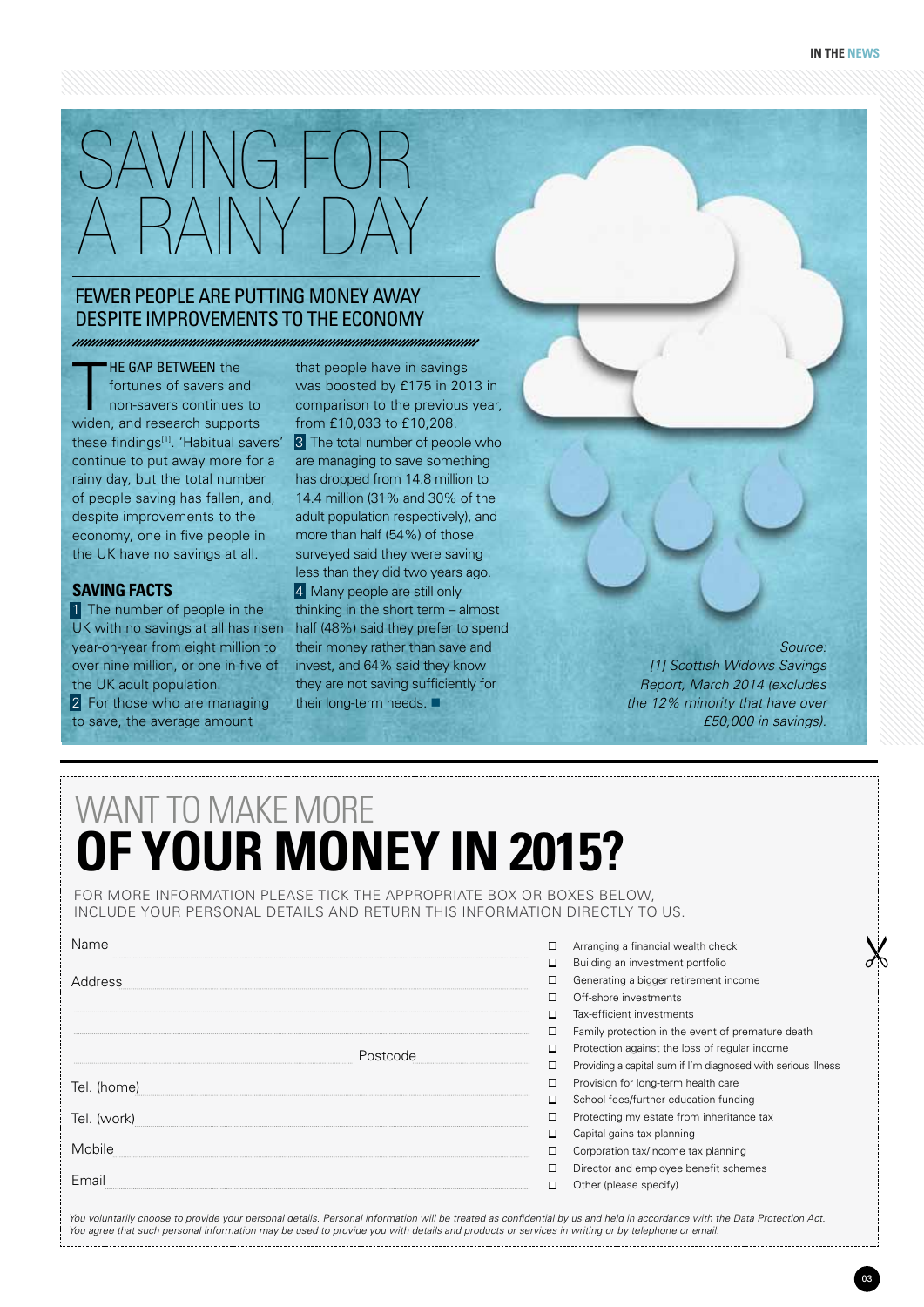# New intestacy rules AIM TO MAKE THINGS SIMPLER AND CLEARER

#### Why the consequences could be far-reaching for you and your loved ones

**S** IGNIFICANT CHANGES to existing intestacy rules came into force on 1 October 2014 in England and Wales, with the aim of making things simpler and clearer. The consequences could be far-reaching for you and your loved ones, and while there are increasing entitlements for surviving spouses and registered civil partners, the changes highlight the importance of making a Will to ensure your wishes are carried out.

#### **Radical rule changes**

From 1 October 2014, the Inheritance and Trustees Powers Act 2014 radically alters the way in which the assets of people who die intestate are shared among their relatives. The biggest change will affect married couples or registered civil partnerships where there are no children. In the past, the spouse received the first £450,000 from the estate, with the rest getting split between the deceased's blood relatives. Under the new law, the surviving spouse will receive everything, with wider family members not receiving anything.

#### **Life interest concept abolished**

Couples who have children will also be affected by the changes. Previously, the spouse of the deceased received the first

£250,000 and a 'life interest' in half of the remainder, with the children sharing the other half. Under the new rules, the life interest concept has been abolished, with the surviving married partner receiving the first £250,000 and also half of any remainder. The children will receive half of anything above £250,000 and will have to wait until they are 18 to access any funds.

#### **No protection for couples**

These changes go some way to improving the position for married couples and registered civil partners. However, they still leave couples who are not married or in a registered civil partnership with no protection. Where an individual in an unmarried couple dies without a Will, their partner is not entitled to receive any money from their estate.

#### **Distributing assets tax-efficiently**

The changes therefore highlight again how important it is to make a Will to ensure that your wishes are followed and that assets are distributed tax-efficiently. Wills are also often used to express a preference for who should act as guardians for minor children in the event that parents die.

If a person dies without leaving a Will, the chances are that the estate will be distributed in a way that the deceased would not have wanted. This can have very real and distressing consequences, as well as unanticipated inheritance tax costs.  $\blacksquare$ 

#### **Taking control of your financial affairs**

With these recent rule changes, now is the perfect time to take inheritance tax planning advice and to have your Will written professionally or updated. If you have any questions or would like more information on writing a Will or inheritance tax planning, please get in touch – we look forward to hearing from you.

INFORMATION IS BASED ON OUR CURRENT UNDERSTANDING OF TAXATION LEGISLATION AND REGULATIONS. ANY LEVELS AND BASES OF, AND RELIEFS FROM TAXATION ARE SUBJECT TO CHANGE.

THE FINANCIAL CONDUCT AUTHORITY DOES NOT REGULATE WILL WRITING OR TAXATION ADVICE, INCLUDING INHERITANCE TAX PLANNING.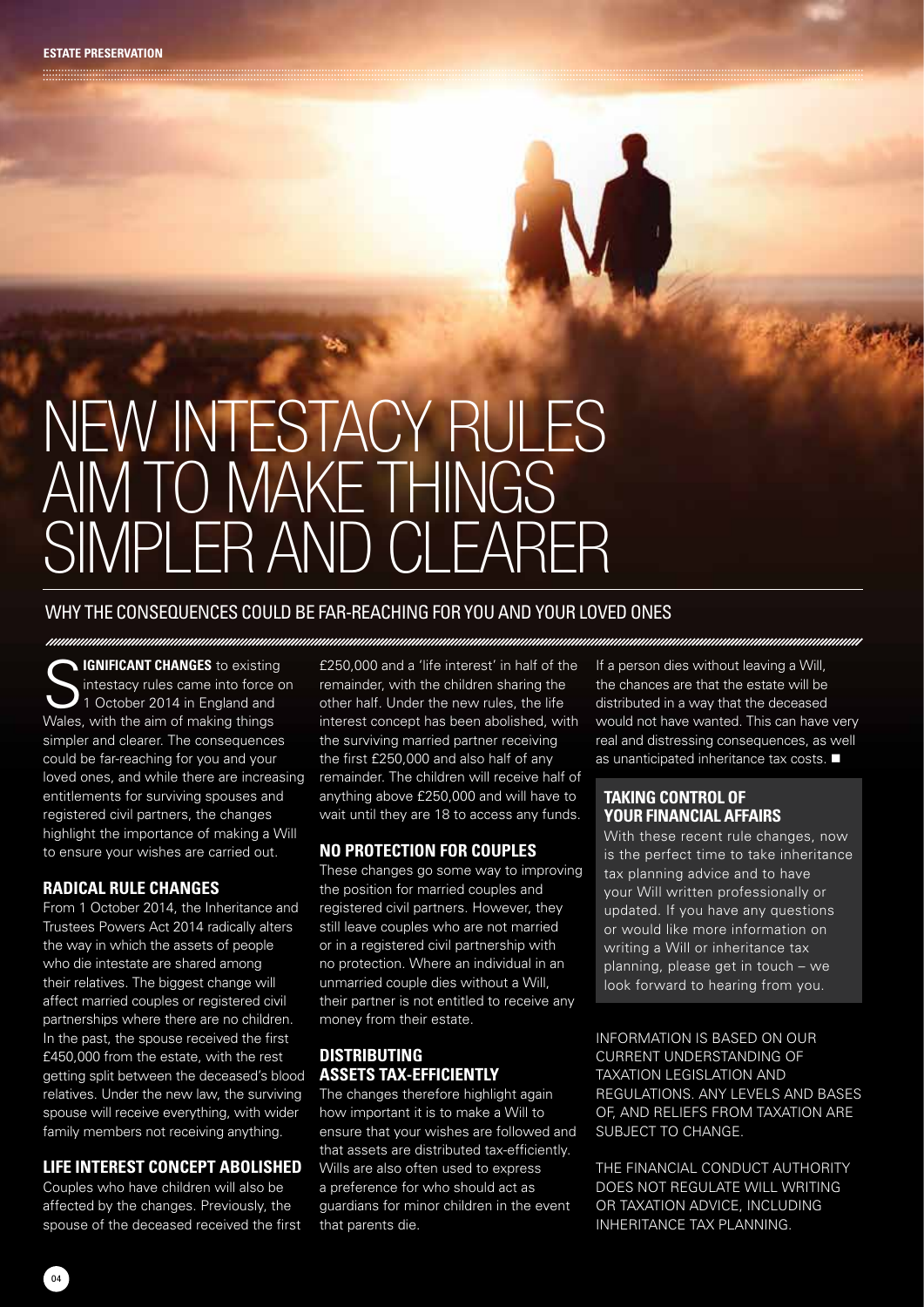



**TAX** 

**Retirement**

**TAX** 

## Pension tax charge abolished sooner rather than later

#### New rules will simplify the existing regime from April 2015

The Chancellor, George Osborne, has brought forward the expected announcement on the tax charge that applies to certain individuals' pensions on their death. The new rules will simplify the existing regime and come into force from April 2015, abolishing the 55% tax that applies to untouched defined contribution pension pots of people aged 75 or over, and to PENSIONS FROM WHICH MONEY HAS ALREADY BEEN WITHDRAWN. **INFORMATION IS BASED ON** 

#### **Drawing pension money**

This means that from April 2015, if a person who dies is 75 or over, the person who receives the pension pot will only pay their marginal tax rate as they draw money from the pension. If someone aged under 75 dies, the person who receives the pot is able to take money from the pension without paying any tax. Beneficiaries will be able to access pension funds at any age and the lifetime allowance, currently £1.25 million, will still apply.

#### **Passed pension benefits**

Although the new rules are expected to come into force in April 2015, those who are passed pensions from anyone who dies before that date can still benefit so long as payment is delayed until after that point. The change is another positive move for UK savers, building on the flexibility outlined in Budget 2014 and giving people another avenue of

financial planning using their pension pots. The change will give people more security about keeping money in their pension scheme, perhaps to pay for increased costs in later life.

#### **More appealing transfers**

The change should make transfers from defined benefit (DB) to defined contribution (DC) schemes more appealing for those with ill health, as well as for people who will see their pension more as part of their family wealth. But there do still remain risks for the elderly, which need to be thought through. If they look to use the new flexible opportunities to draw down benefits rather than take out an annuity, they could be at risk of breaching the lifetime allowance when they are older and suddenly suffering a 55% tax rate which they cannot then avoid. There still needs to be a review of unintended consequences.  $\blacksquare$ 

#### **Is it time to assess how the changes could affect you?**

In the light of this announcement, it makes sense to review your pension provision and assess how the changes could affect you and your beneficiaries. To discuss your particular requirements or for further information, please contact us.

OUR CURRENT UNDERSTANDING OF TAXATION LEGISLATION AND REGULATIONS. ANY LEVELS AND BASES OF, AND RELIEFS FROM TAXATION ARE SUBJECT TO CHANGE.

PAST PERFORMANCE IS NOT A RELIABLE INDICATOR OF FUTURE PERFORMANCE.

A PENSION IS A LONG-TERM INVESTMENT. THE FUND VALUE MAY FLUCTUATE AND CAN GO DOWN. YOUR EVENTUAL INCOME MAY DEPEND UPON THE SIZE OF THE FUND AT RETIREMENT, FUTURE INTEREST RATES AND TAX LEGISLATION.

THE VALUE OF INVESTMENTS AND INCOME FROM THEM MAY GO DOWN. YOU MAY NOT GET BACK THE ORIGINAL AMOUNT INVESTED.

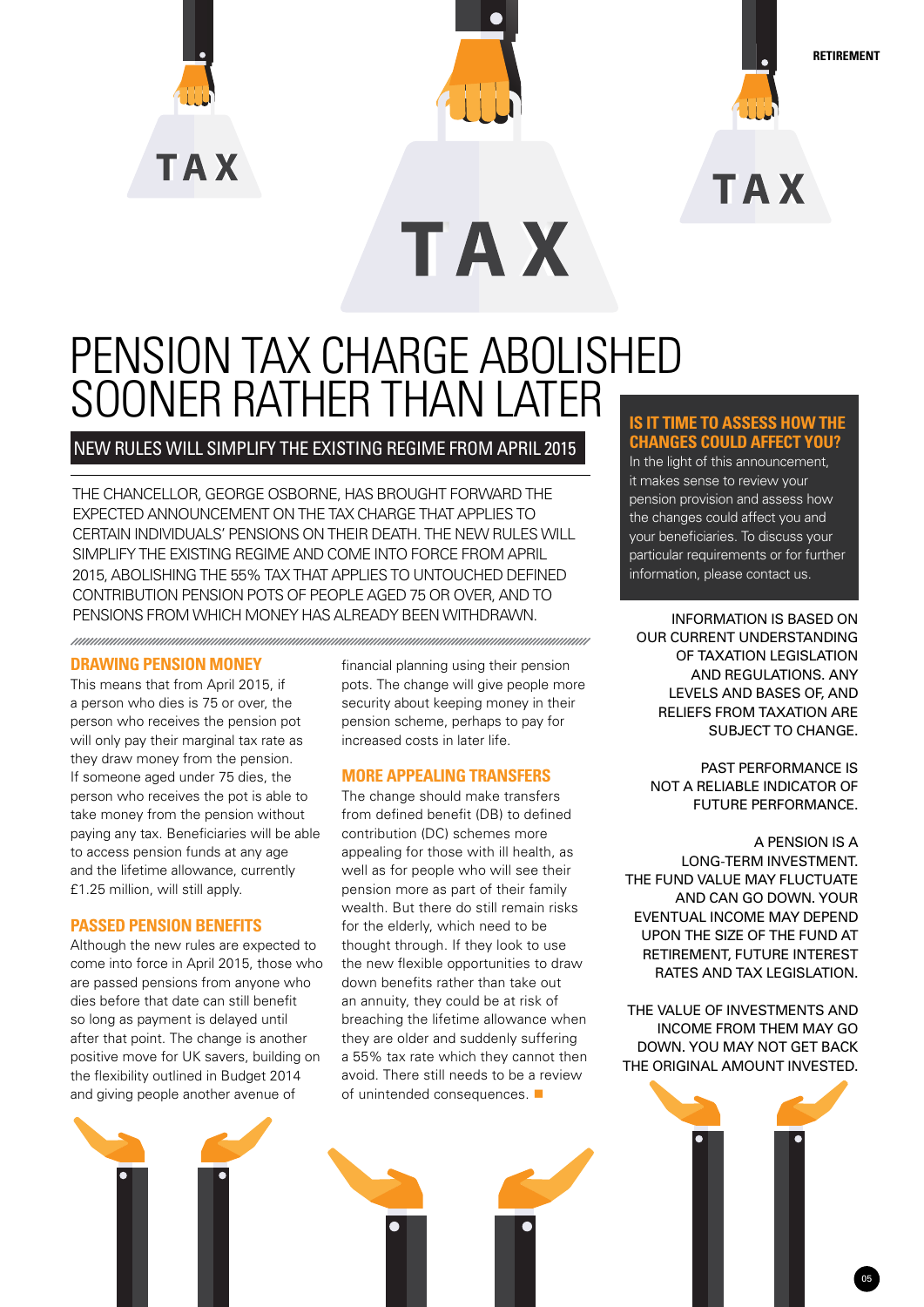## Care fees BURDEN It's a fact more of us will

require specialist care in our later years

Today, the cost of care is a major concern for many people, with the average level of pension savings unlikely to be enough to cover any long-term care requirements in addition to providing a retirement income.

#### **Giving you peace of mind**

No one wants to spend their final years with little choice as to how or where they are cared for. Planning ahead and putting some savings away now will give you peace of mind. It will also ensure that you are not a financial and emotional burden on those nearest and dearest to you. To discuss your situation and review your options, please contact us.

#### **Catching people off guard**

So why is care fee planning catching so many people off guard? Well, besides the fact that few of us like to think of ourselves going into longterm care in our old age, there are a number of other reasons. As we can now expect to live for 20 or 30 years beyond our selected retirement age, it becomes more likely that we will need specialist care in our later years.

Moreover, research compiled by the Institute and Faculty of Actuaries shows that while life expectancy has been increasing, healthy or disability-free life expectancy for both men and women has not nearly kept pace, leaving more people needing long-term care.

#### **The need for care fee planning**

Estimates are that one in three women and one in four men aged 65 today are likely to need care. Even more relevant for long-term care is the number of over-85s, which is expected to more than double in the next 20 years<sup>[1]</sup>.

Meanwhile, incidences of dementia are rising. It is forecast that the number of people in England and Wales aged 65 and over with dementia will increase by over 80% between 2010 and 2030, to 1.96 million<sup>[2]</sup>.

These individuals will all need specialist care. As it stands, the average cost of dementia care per person is more than the average UK salary. In 2008, dementia cost the UK economy £23 billion – more than the costs of cancer and heart disease combined<sup>[3]</sup>.

#### **Introducing a cap on care costs**

Under the Government's new Care Bill, a cap on care costs will be introduced to prevent people

paying more than £72,000 towards their own care. But while the care cap offers a safety net that will prevent some individuals from facing significant care costs, it will not replace savings as the key means of paying for care.

The cap only applies to local authority-set care costs – it does not take account of daily living costs or top-up care costs. With or without government support, it makes sense to plan for the unforeseen cost of care, not least because there is no specific savings product for care home fees. If you are not yet retired, start by drawing up a financial plan which includes the potential cost of care.

#### **Allowing you much greater freedom**

The good news is that this year's Budget changes allow you much greater freedom as to how you utilise your pension savings, enabling the money to be used for other purposes. Even if you end up not needing the money, saving something extra into your pension for the possibility of long-term care will mean the added bonus of a bigger pension pot.

You could also choose to use your annual New Individual Savings Account (NISA) allowance for this purpose. You will have instant access to your savings when you need it, which you can draw tax-efficiently.

These can help ensure you have a regular income that can help with the burden of care fees while not eating into your original capital.  $\blacksquare$ 

#### *Source:*

*[1] Office for National Statistics, 2013. [2] Lords Select Committee on Public Service and Demographic Change, 2013. [3] Carers UK, 2012.*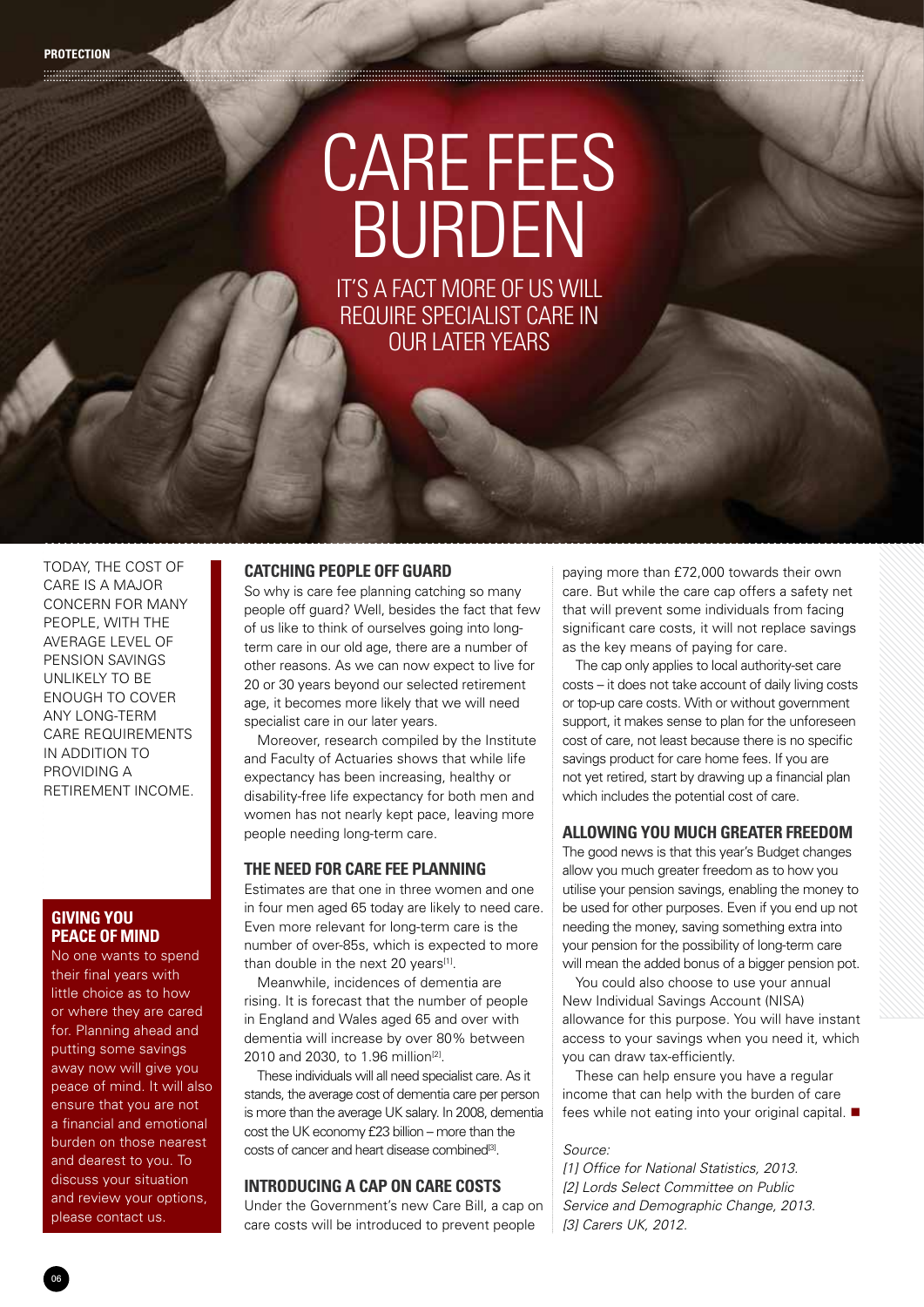# Offsetting the negative **effects of inflation**

## Why more people are retaining exposure to stocks and shares

**NEW RESEARCH**<sup>[1]</sup> suggests that<br>
UK adults are planning to use<br>
equity investments to help them UK adults are planning to use outstrip inflation and manage the rising cost of living. Over half (53%) of UK adults rate the rising cost of living as their number one fear for retirement, and almost a third (32%) of preretirees<sup>[2]</sup> say they would retain some exposure to stocks and shares to offset the negative effects of inflation on their retirement income.

The figures show that the rising cost of living is UK adults' number one fear for retirement, above keeping fit and healthy (45%) or even losing a spouse or partner (32%). When asked about how they planned to offset the declining purchasing power of their pension pots and the negative impact of inflation, almost a third (32%) of non-retired respondents aged 55 and over said they would retain some exposure to stocks and shares.  $\blacksquare$ 

#### *Source:*

*[1] MGM Advantage research among 2,028 UK adults aged 18+, conducted online by Research Plus Ltd, fieldwork 17–22 October 2013.*

*[2] Source: MGM Advantage research among 2,060 UK adults aged 55+, of which 663 were non-retired, conducted online by Research Plus Ltd, fieldwork 4–11 October 2013.*



**THE RISING COST OF livingis UK adults' number one fear for retirement, above keeping fit and healthy** INFORMATION IS BASED ON OUR CURRENT UNDERSTANDING OF TAXATION LEGISLATION AND REGULATIONS. ANY LEVELS AND BASES OF, AND RELIEFS FROM TAXATION ARE SUBJECT TO CHANGE.

THE VALUE OF INVESTMENTS AND INCOME FROM THEM MAY GO DOWN. YOU MAY NOT GET BACK THE ORIGINAL AMOUNT INVESTED.

PAST PERFORMANCE IS NOT A RELIABLE INDICATOR OF FUTURE PERFORMANCE.

07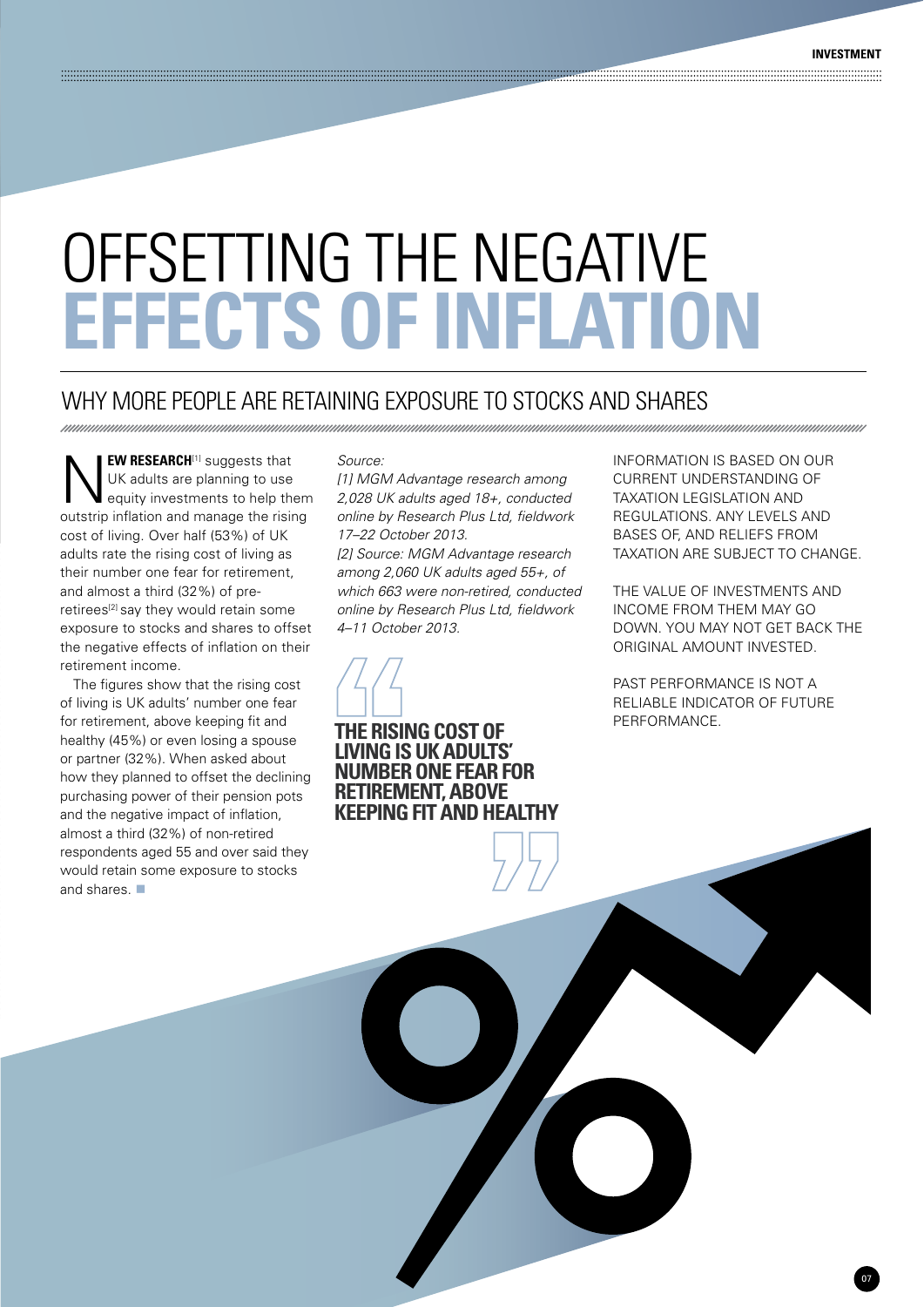# EDUCATING INVESTOR

## Six years after the start of the financial crisis, what lessons should we have learnt?

#### **1 Plan for the unexpected**

Many believe that markets are much safer today than they were six years ago thanks in large part to the numerous regulations and safeguards put in place to avoid a repeat of the financial crisis. Nonetheless, risks by definition are unexpected. In the run-up to the financial crisis, very few people foresaw the risks lurking within the financial systems of the world's largest economies.

The golden lesson for investors is to plan for and anticipate the unexpected. A good way to do this is by establishing a cash reserve or a 'rainy day' fund – a cash buffer will provide immediate liquidity to help weather unexpected risks or needs, while also providing the additional means to take advantage of investment opportunities when they arise.

#### **2 Know your risk appetite**

With lower returns a defining characteristic of the post-crisis landscape, it is more important than ever for investors to know their risk appetite. How much or how little risk you take will determine the amount of return you can expect.

Prior to the financial crisis, many investors believed they were comfortable with the risk-reward profile of their investments. But when markets began to fall, they realised that they may have overestimated their appetite for risk and sold out of the market, probably at the worst possible time.

**For most of the past six years, central banks have been propping up markets by injecting liquidity via economic stimulus programmes.**



#### **3. Take ownership of your retirement planning**

For most of the past six years, central banks have been propping up markets by injecting liquidity via economic stimulus programmes. This has benefitted borrowers, with interest rates remaining near zero. But it has also made it extremely challenging for retirees living on the interest from their investments. This has been further compounded by the fact that life expectancies are increasing. Today, it has become more important than ever actively to engage with your retirement planning – for many retirees, it may be the case that longer life spans and lower interest rates mean that they need to take on more investment risk to generate adequate income.

Either way, with lower returns the 'new normal', it is more important than ever for us to take ownership of our retirement planning.

#### **4 Investment should be a long-term PROCESS**

Those who panicked in the wake of the 2008 falls and got out of the market may have avoided some of the worst falls but chances are they also missed out on some stellar growth. Since 2009, markets have enjoyed an unabated move upwards, albeit with some bumps along the way.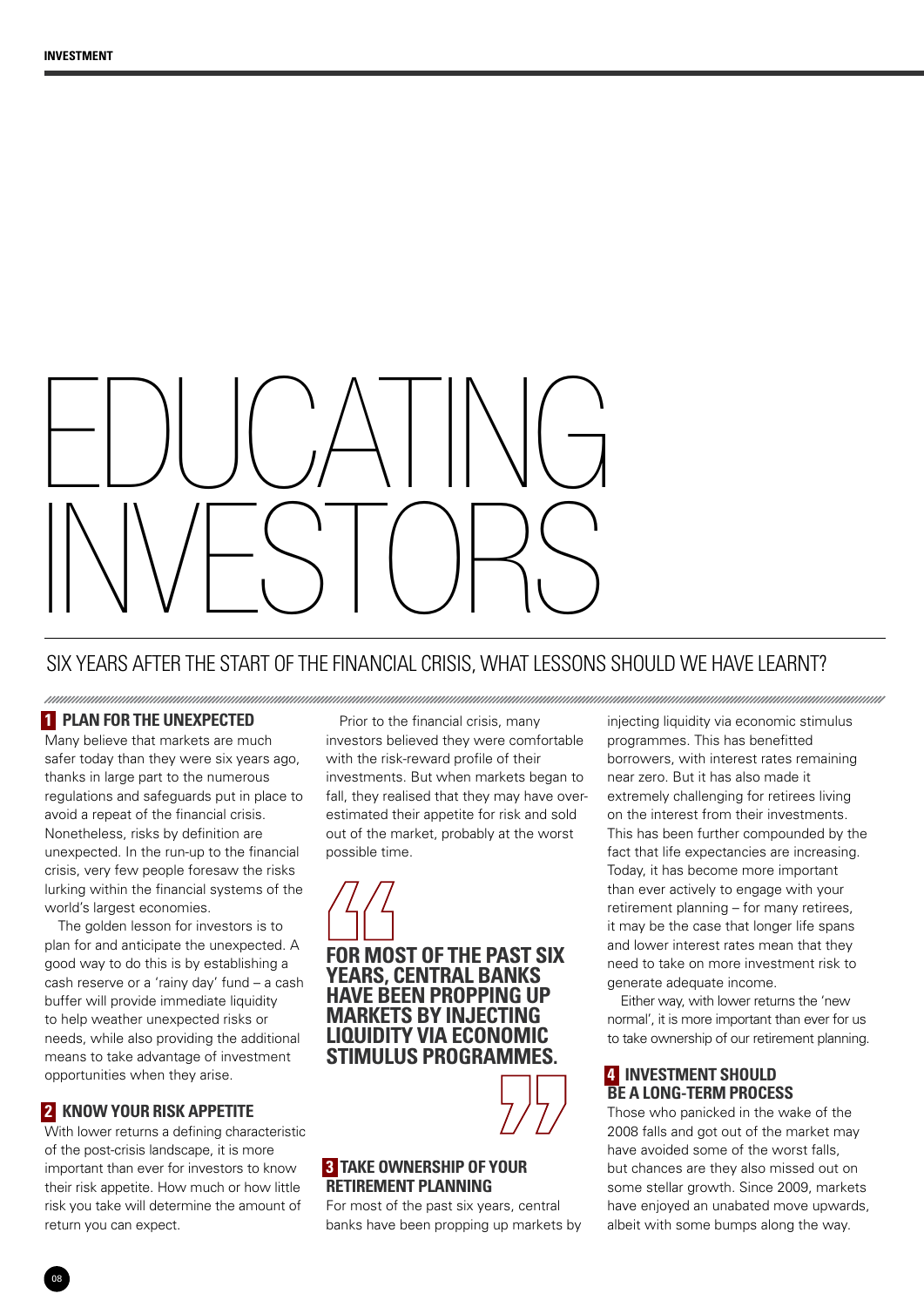

Those investors who kept faith with the market and adjusted their portfolios accordingly will now be sitting on some very healthy gains – testament to the fact that investment should be a long-term process.

#### **5 Debt needs to be managed**

Over the past six years, economies and consumers alike have had to deal with the debt binge of the so-called 'boom years'. One of the key reasons why the UK Government is reluctant to increase interest rates is concern over whether consumers would be able to service their debts.

The Bank of England governor, Mark Carney, has said that the 'vulnerable position' of family finances means any interest rate increases will be 'more limited and more gradual than in the past'.

Households in Britain have a lot of debt and, for many, the debt they face – be it a mortgage, credit card or student loan – is the biggest obstacle to investing.

#### **6 Even the experts get it wrong**

Despite many economists claiming foresight into the financial crisis, few predicted the downturn before it was nearly over. In fact, the International Monetary Fund was taken completely by surprise by the financial crisis.

The good news is that thanks to the flexibility introduced in this year's Budget, investors are now able to take greater control of their investments and retirement savings. As Chancellor George Osborne said at the end of his Budget speech: 'It's your money, you've earned it, we trust you to do the right thing with it.'

*Source: Fidelity.*

INFORMATION IS BASED ON OUR CURRENT UNDERSTANDING OF TAXATION LEGISLATION AND REGULATIONS. ANY LEVELS AND BASES OF, AND RELIEFS FROM TAXATION ARE SUBJECT TO CHANGE.

THE VALUE OF INVESTMENTS AND INCOME FROM THEM MAY GO DOWN. YOU MAY NOT GET BACK THE ORIGINAL AMOUNT INVESTED. PAST PERFORMANCE IS NOT A RELIABLE INDICATOR OF FUTURE PERFORMANCE.

09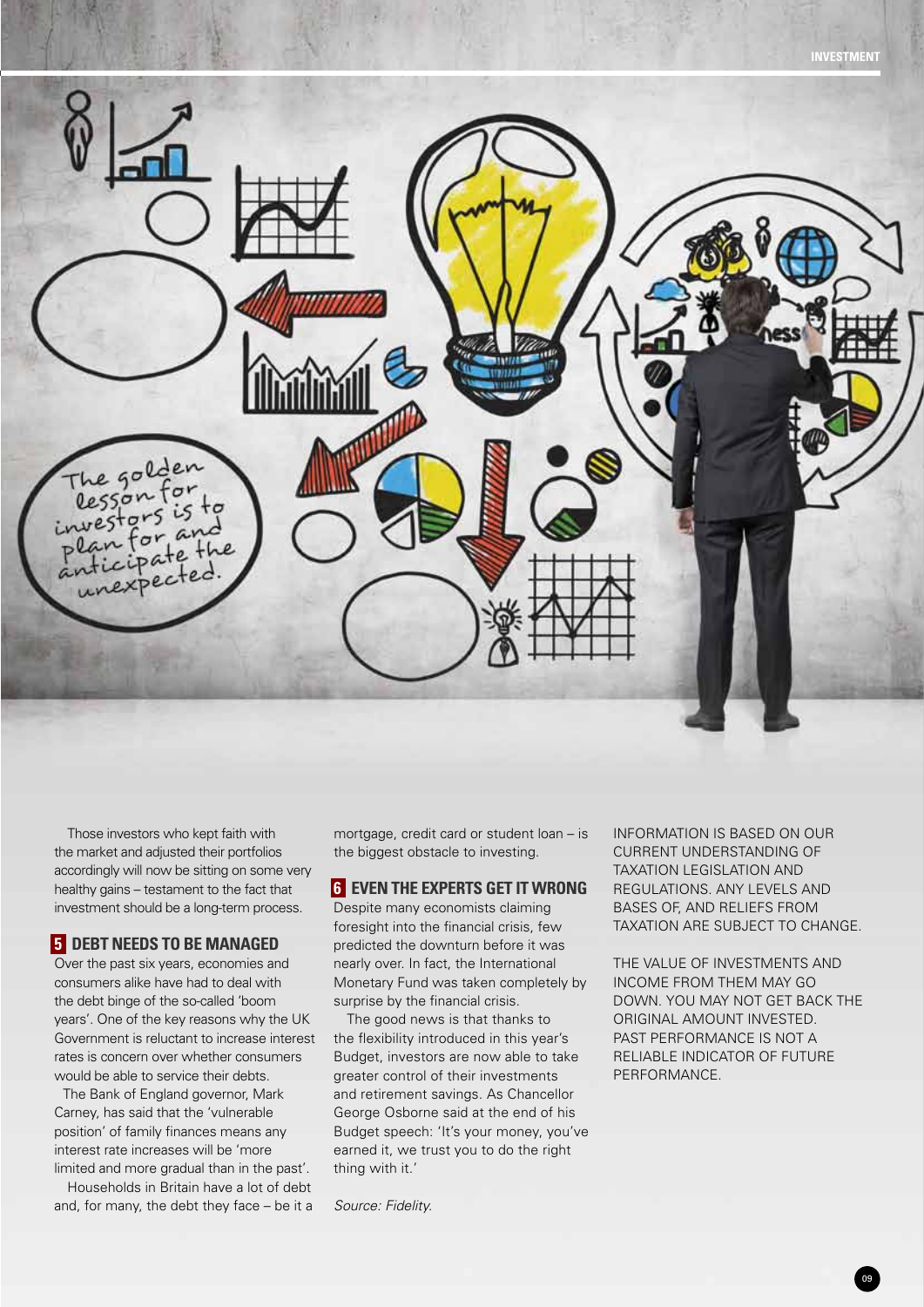# $\int_{0}^{1}$ freedom

The most radical reforms this century

In Budget 2014, Chancellor George Osborne promised greater pension freedom from April next year. People will be able to access as much or as little of their defined contribution pension as they want and pass on their hard-earned pensions to their families tax-free.

F **OR SOME PEOPLE**, an annuity may still be the right option, whereas others might want to take their whole tax-free lump sum and convert the rest to drawdown.

#### **Extended choices**

'We've extended the choices even further by offering people the option of taking a number of smaller lump sums, instead of one single big lump sum,' Mr Osborne said.

From 6 April 2015, people will be allowed full freedom to access their pension savings at retirement. Pension Freedom Day, as it has been named, is the day that savers can access their pension savings when they want. Each time they do, 25% of what they take out will be tax-free.

#### **Free to choose**

Mr Osborne said, 'People who have worked hard and saved all their lives should be free to choose what they do with their money, and that freedom is central to our long-term economic plan.'

From 6 April 2015, people aged 55 and over can access all or some of their pension without any of the tax restrictions that currently apply. The pension company can choose to offer this freedom to access money, but it does not have to do so.

#### **Accessing money**

a series and the contract of the contract of the contract of the contract of the contract of the contract of the

It will be important to obtain professional advice to ensure that you access your money safely, without unnecessary costs and a potential tax bill.

Generally, most companies will allow you to take the full amount out in one go. You can access the first 25% of your pension fund tax-free. The remainder is added to your income for the year, to be taxed at your marginal income tax rate.

This means a non–tax payer could pay 20% or even 40% tax on some of their withdrawal, and basic rate taxpayers might easily slip into a higher rate tax band. For those earning closer to £100,000, they could lose their personal allowance and be subject to a 60% marginal tax charge.

#### **Potential tax bill**

If appropriate, it may be more tax-efficient to withdraw the money over a number of years to minimise a potential tax bill. If your pension provider is uncooperative because the contract does not permit this facility, you may want to consider moving pension providers.

You need to prepare and start early to assess your own financial situation. Some providers may take months to process pension transfers, so you'll need time to do your research.

#### **Questions to ask**

It's important to ask yourself some pertinent questions. Are there any penalties for taking the money early? Are these worth paying for or can they be avoided by waiting? Are there any special benefits such as a higher tax-free cash entitlement or guaranteed annuity rates that would be worth keeping?

**Is it time to set your money free?**

If you decide, after receiving professional advice, that moving providers is the right thing to do, then we can help you search the market for a provider who will allow flexible access.

Importantly, it's not all about the process. You also need to think about the end results.

#### **Withdrawing money**

What do you want to do with the money once you've withdrawn it? You may have earmarked some to spend on a treat, but most people want to keep the money saved for their retirement. Paying off debt is usually a good idea.

If you plan just to put the money in the bank, you must remember you will be taxed on the interest. With returns on cash at paltry levels, you might be better keeping it in a pension until you need to spend it. Furthermore, this may also save on inheritance tax.

Finally, expect queues in April 2015. There's likely to be a backlog of people who've put off doing anything with their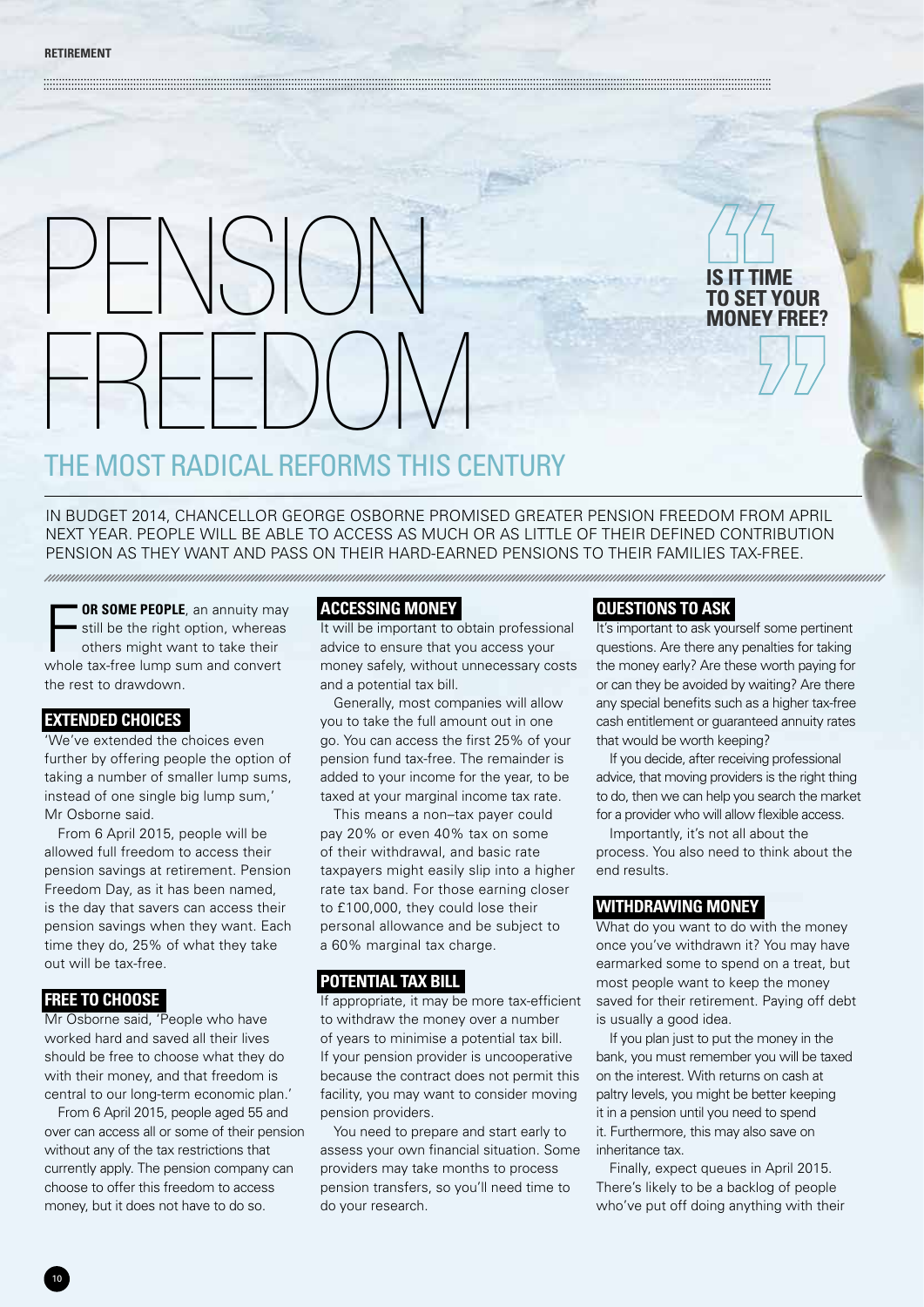## State Pension CHANGES ON the horizon

### Over half of the UK population are unaware of government plans

**VER HALF OF THE UK** population are unaware of government plans to reform the State Pension and the impact that will have on them, according to recent research[1]. Among the 55 to 64-year-old age group, 32% are unaware of the changes.

The study found 57% thought the new flat rate State Pension would be worth less than £150 per week – the weekly amount recently set by the Government and due to come into effect in April 2016.

#### **Underestimating State Pension values**

Although most of the respondents underestimated the value of their State Pension and admitted to not knowing the details of the reforms, two thirds of men and women regard it as important to their retirement income planning.

Of those surveyed, just under half of 55 to 64-year-olds were unsure as to whether or not they would be better off under the new State Pension system compared to the current one.

#### **Key part of government reforms**

The flat rate State Pension is a key part of government reforms to the UK's retirement planning and will benefit savers by demonstrating the value of pension saving. But just under half of those aged between 55 and 64 who are about to retire have no understanding of whether or not they will be better off.

Women are more likely not to know the detail of the flat rate pension reforms – which require people to have worked and paid National Insurance contributions for 35 years – than men. Around 57% of women admitted to not knowing the details, compared with 43% of men.  $\blacksquare$ 

#### *Source:*

*[1] Research for MetLife conducted online between 21–22 May among a nationally representative sample of 2,038 adults by independent market research firm ICM.*

pension monies since last year. Those who get through the process quickly and efficiently will be the ones who've done the groundwork.  $\blacksquare$ 

#### **The most radical pension reforms this century**

The contents of the Taxation of Pensions Bill, published on 14 October and dealing with pension reforms, are the most radical this century and are likely to affect everyone. There is a lot to think about, and you should obtain professional advice sooner rather than later to check how these reforms may impact on your particular situation. To discuss your requirements or for further information, please contact us – we look forward to hearing from you.

#### INFORMATION IS BASED ON OUR CURRENT UNDERSTANDING OF TAXATION LEGISLATION AND REGULATIONS. ANY LEVELS AND BASES OF, AND RELIEFS FROM TAXATION ARE SUBJECT TO CHANGE.

PAST PERFORMANCE IS NOT A RELIABLE INDICATOR OF FUTURE PERFORMANCE.

A PENSION IS A LONG-TERM INVESTMENT. THE FUND VALUE MAY FLUCTUATE AND CAN GO DOWN. YOUR EVENTUAL INCOME MAY DEPEND UPON THE SIZE OF THE FUND AT RETIREMENT, FUTURE INTEREST RATES AND TAX LEGISLATION.

THE VALUE OF INVESTMENTS AND INCOME FROM THEM MAY GO DOWN. YOU MAY NOT GET BACK THE ORIGINAL AMOUNT INVESTED.